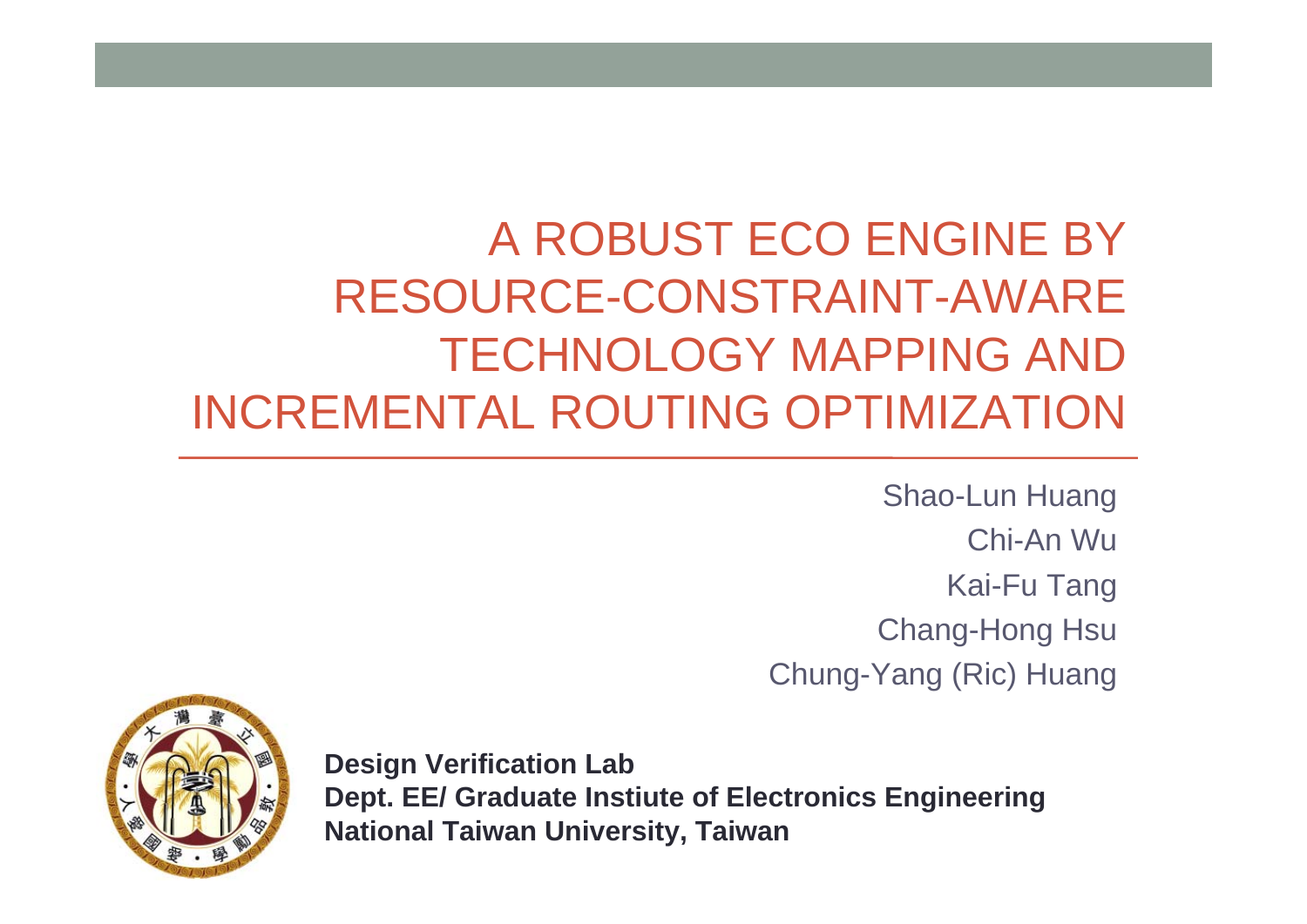### **Outline**

- •• Introduce to ECO problem
- Motivation
- Contribution
- Flow Chart of Our Methods
- • Main Algorithm
	- RSA Technology mapping Algorithm
	- Incremental Routing Optimization
- •Experimental Results
- Conclusion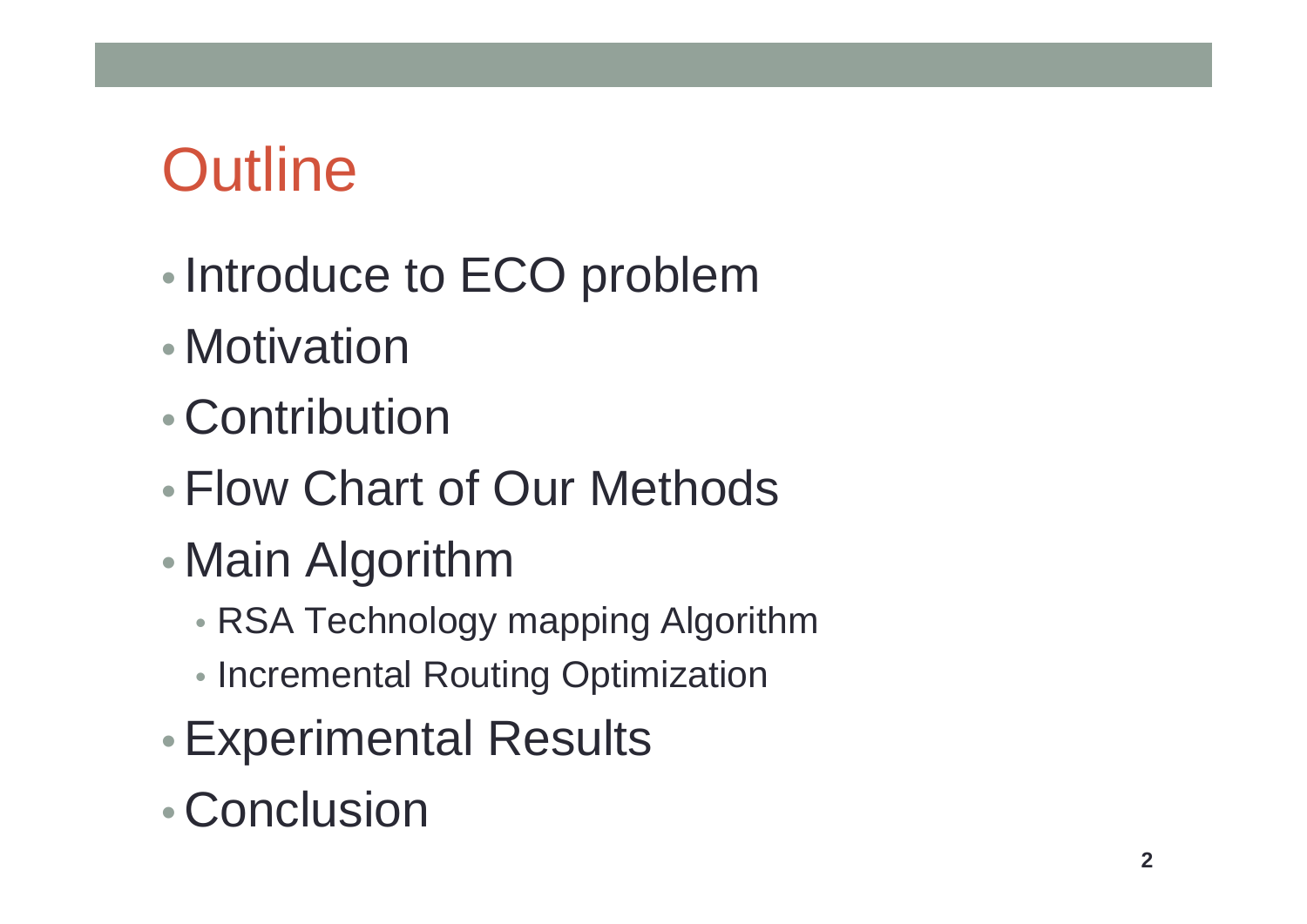# ECO problems

 $\bullet$  Functional/Metal-only ECO Spare Cell Selection

#### • Given

- Placed netlist
- Library
- Spare Cells
- ECO List

#### $\bullet$ Objective

- Correctly apply functional changes
- Minimize additional wire length





**Before ECO** 



**After ECO**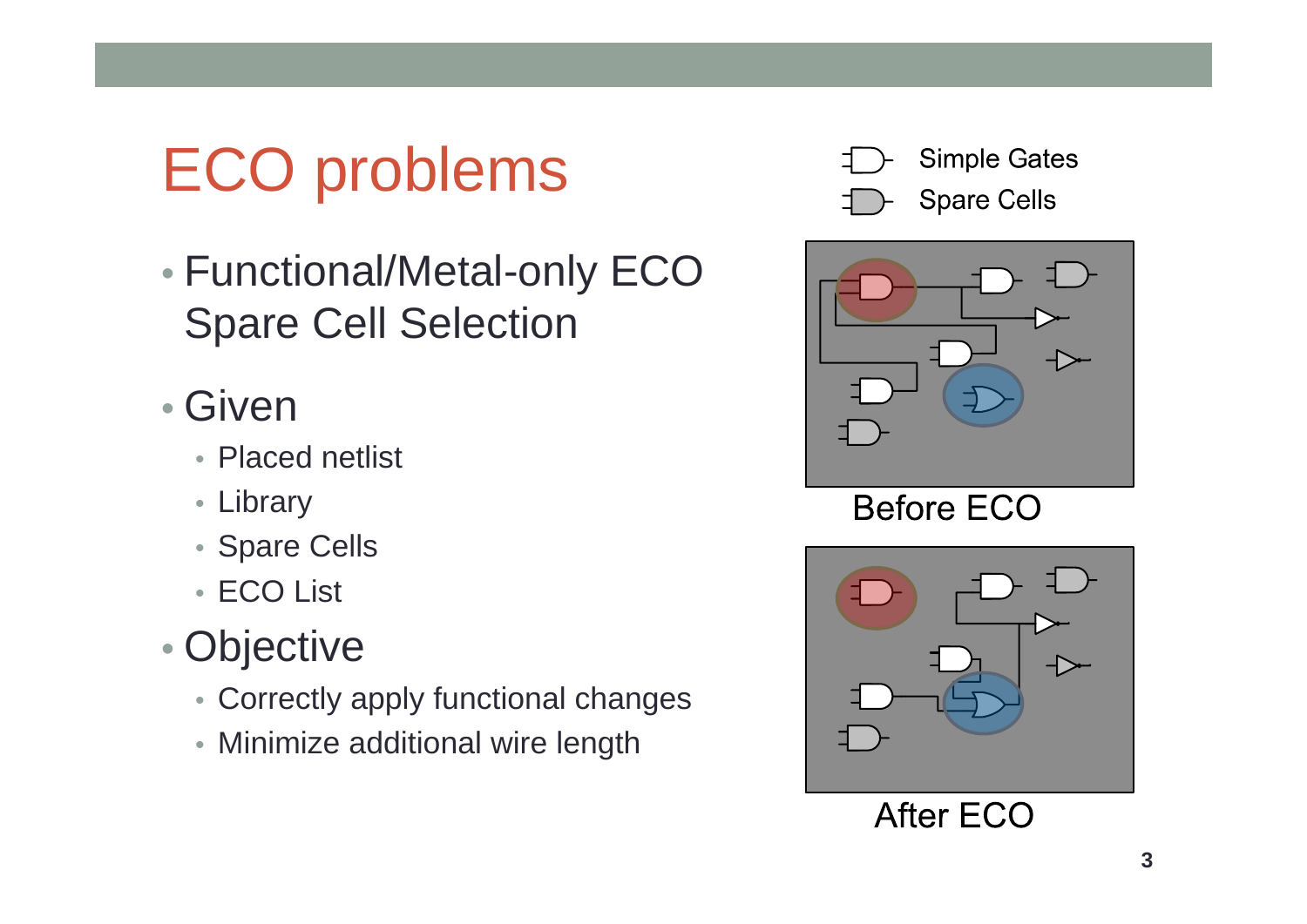#### **Motivation**

- • Many ECO works
	- Tech. Mapping + Max-Flow
		- Y.-M. Kuo et. al. ICCAD 2007
	- Tech. Mapping + Simulated Annealing • Modi et. al. ICCD 2008
	- Tech. Mapping + Stable Marriage Heuristic
		- Jiang et. al. DAC 2009
- Is that the best choice?

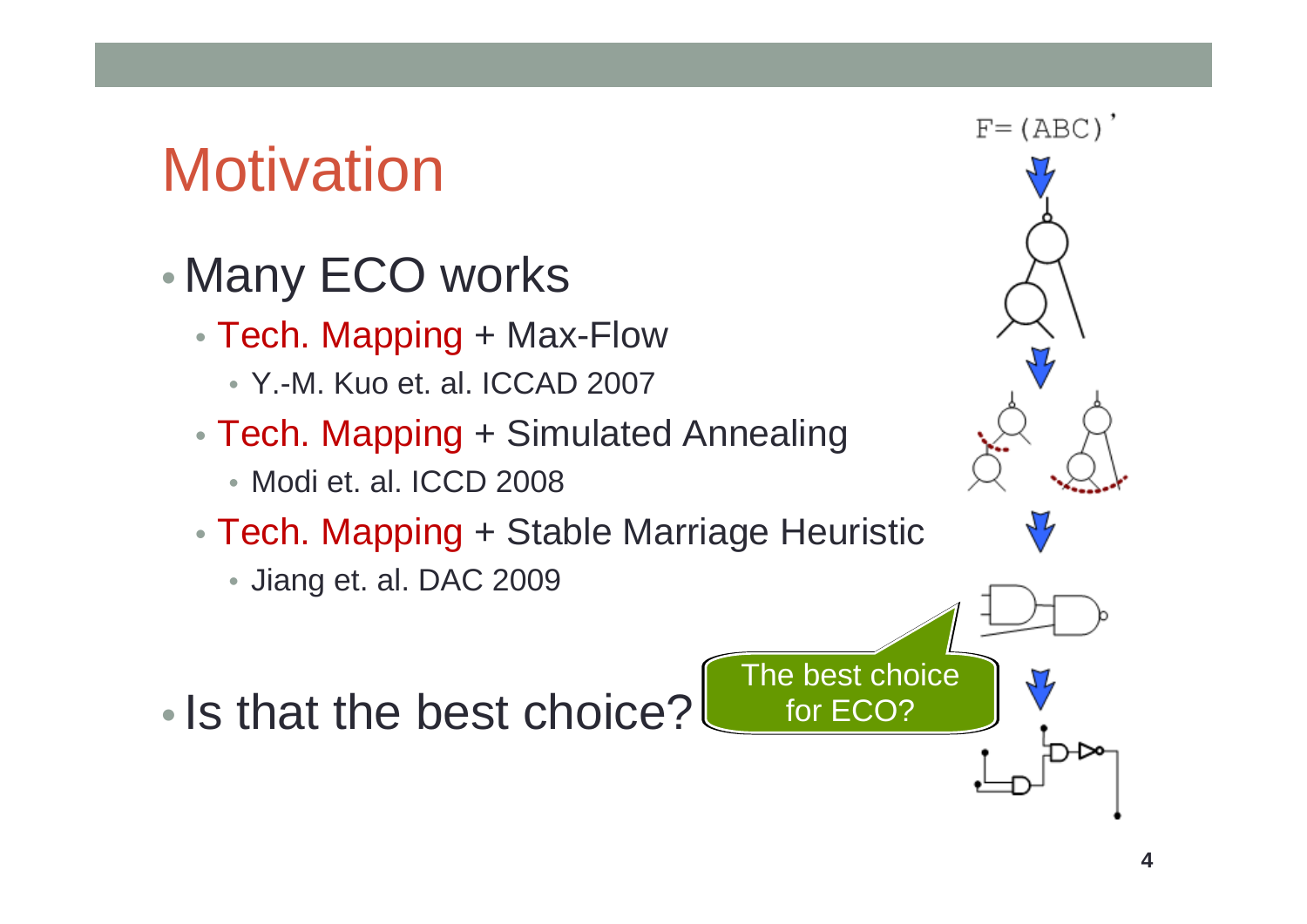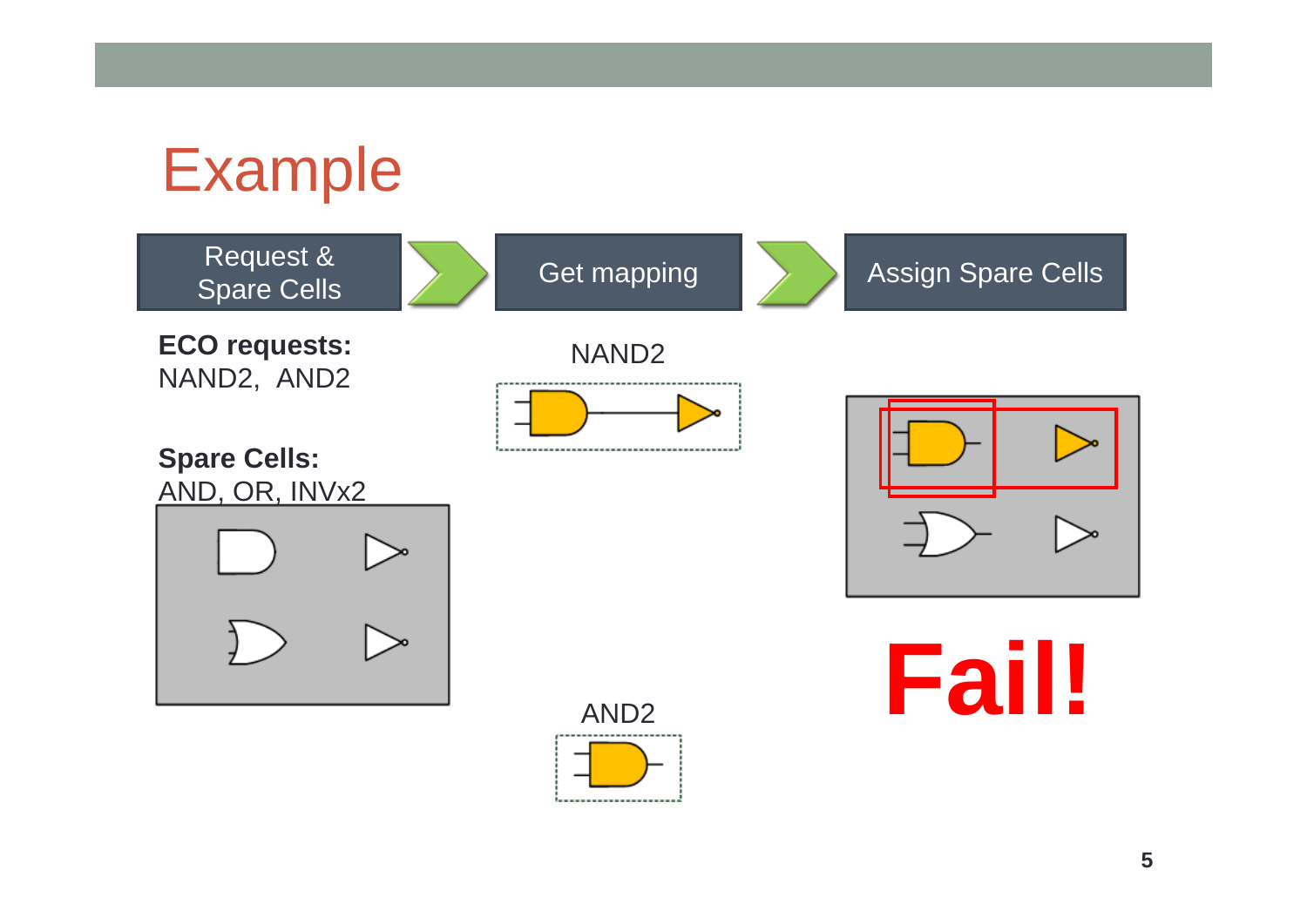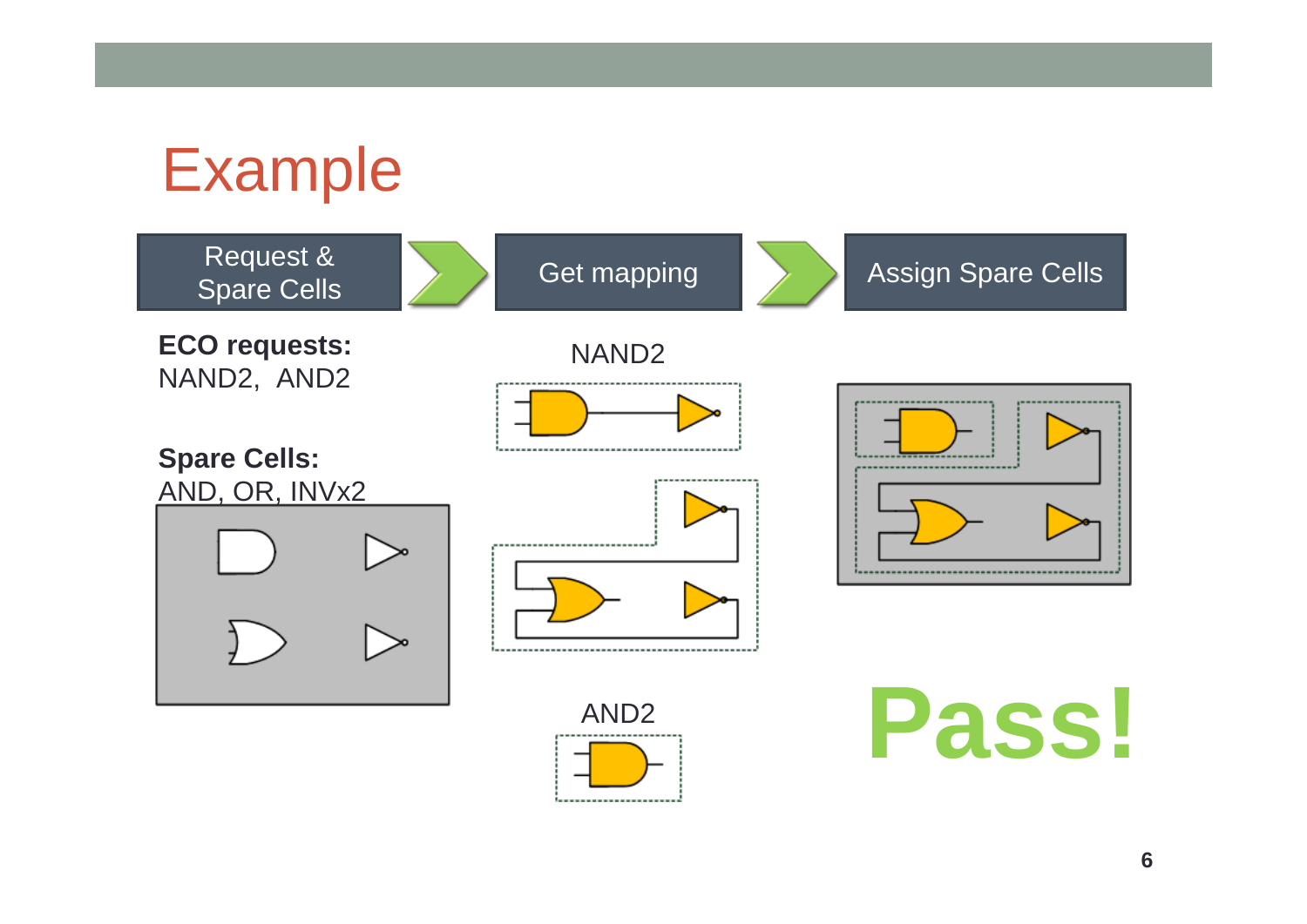#### **Contributions**

- Guarantee a feasible solution
	- Even when spare cells limited
- • Resource-Constraint-Aware Tech. Mapping
	- Robust
	- Formal
- •• Incremental Routing Optimization
	- Fast
	- Incremental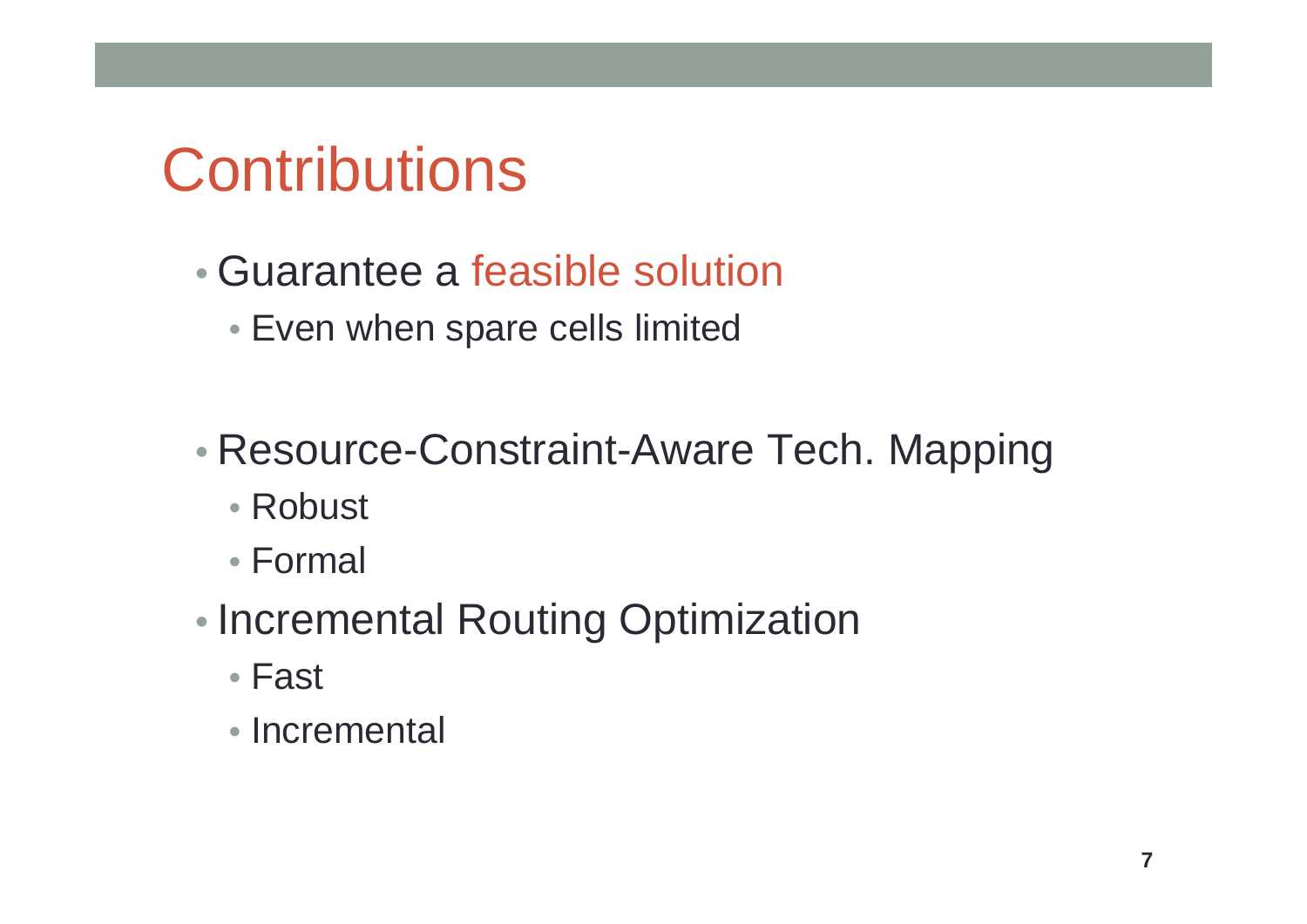#### Flow Chart of Our Methods

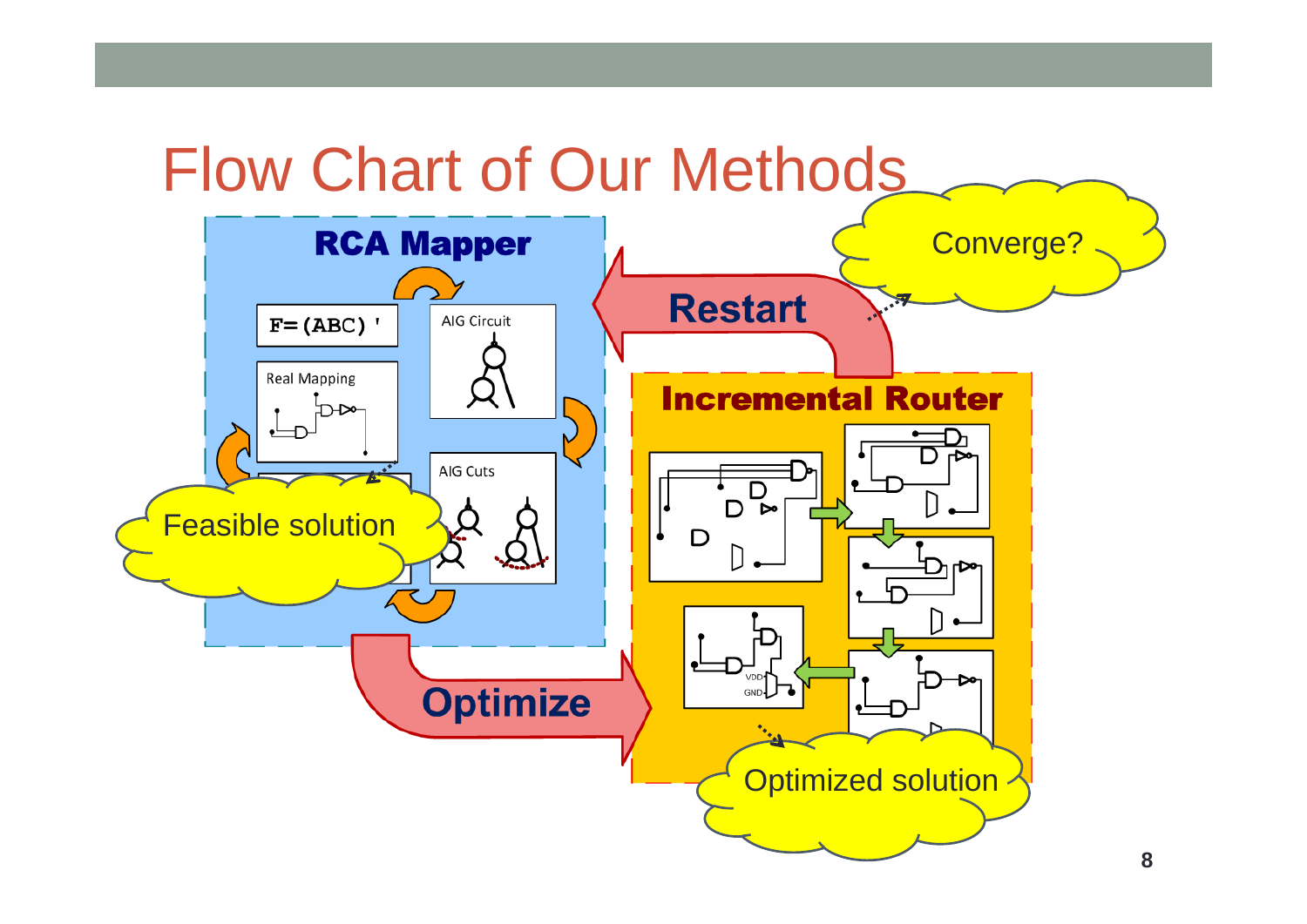## **Outline**

- •• Introduce to ECO problem
- Motivation
- Contribution
- Flow Chart of Our Methods
- $\bullet$  $\bullet$  Main Algorithm
	- RSA Technology mapping Algorithm
	- Incremental Routing Optimization
- •Experimental Results
- Conclusion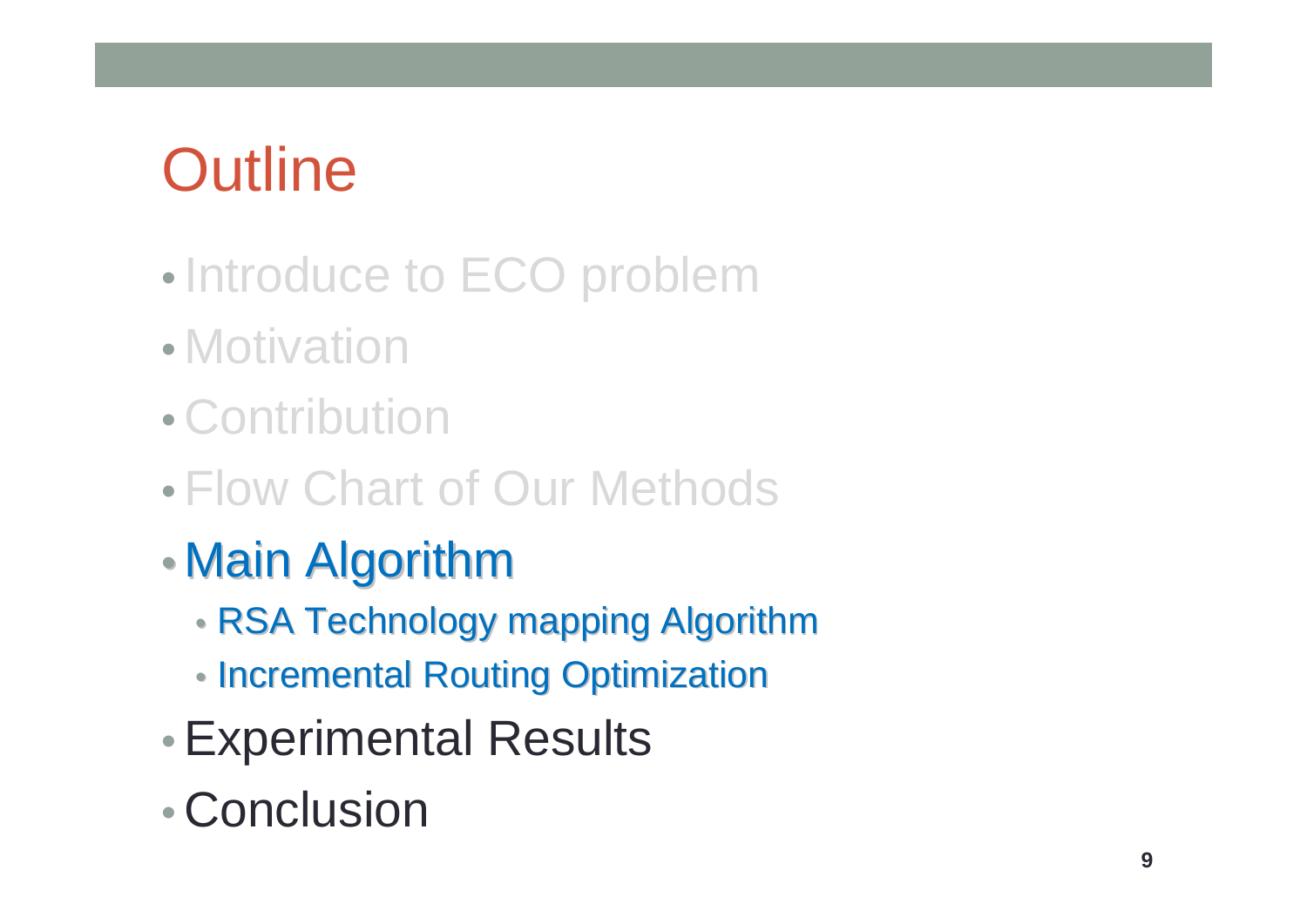## RSA Technology Mapping Algorithm

- 1. Construct AIG circuit
- 2. Boolean Matching
- 3. Generate Candidates
- 4. Allocate Spare Cells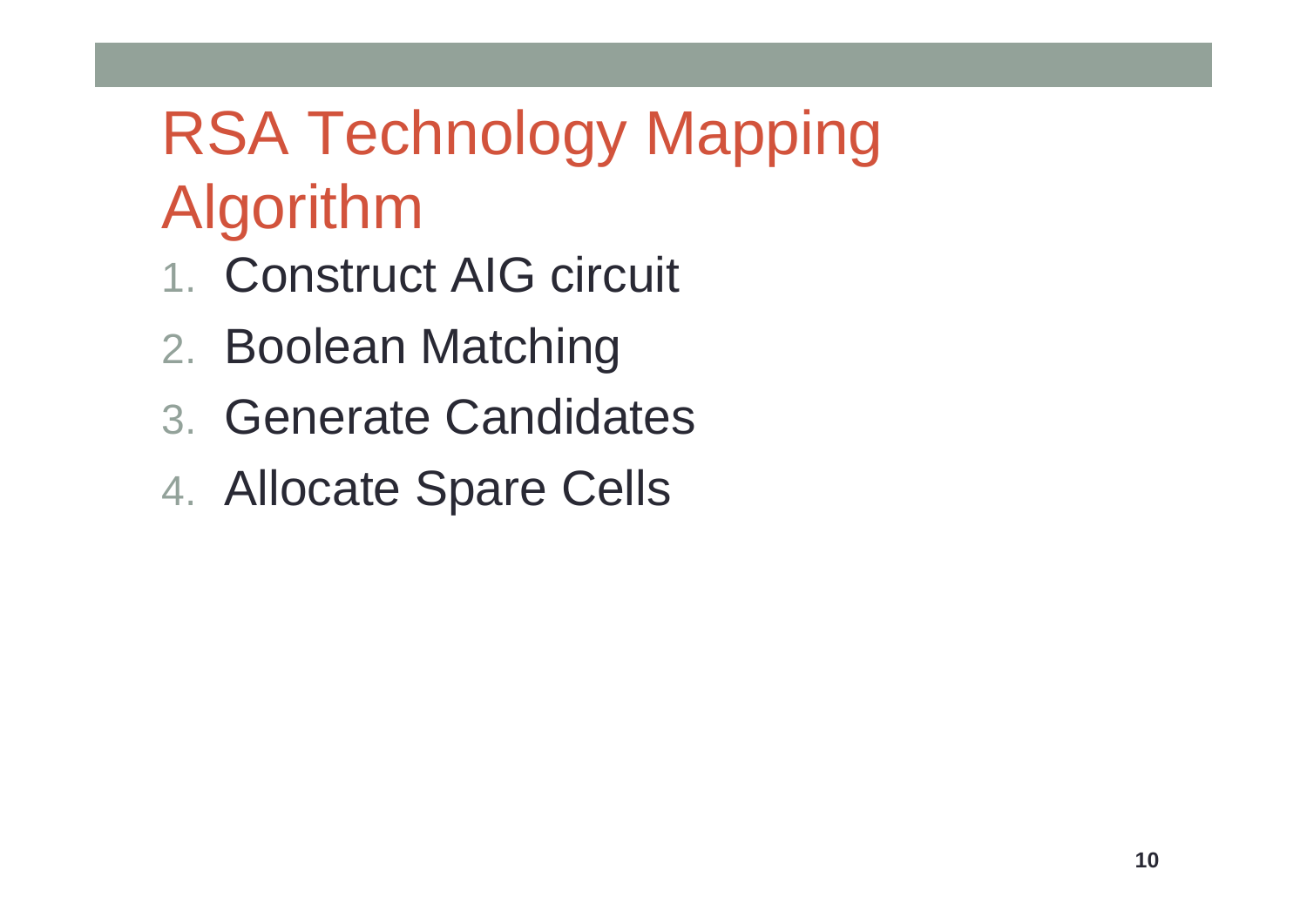### Step 1: Construct AIG circuits

- •Objective
	- Boolean Formula  $\rightarrow$  AIG
- •Map each ECO gates
- •Without optimization

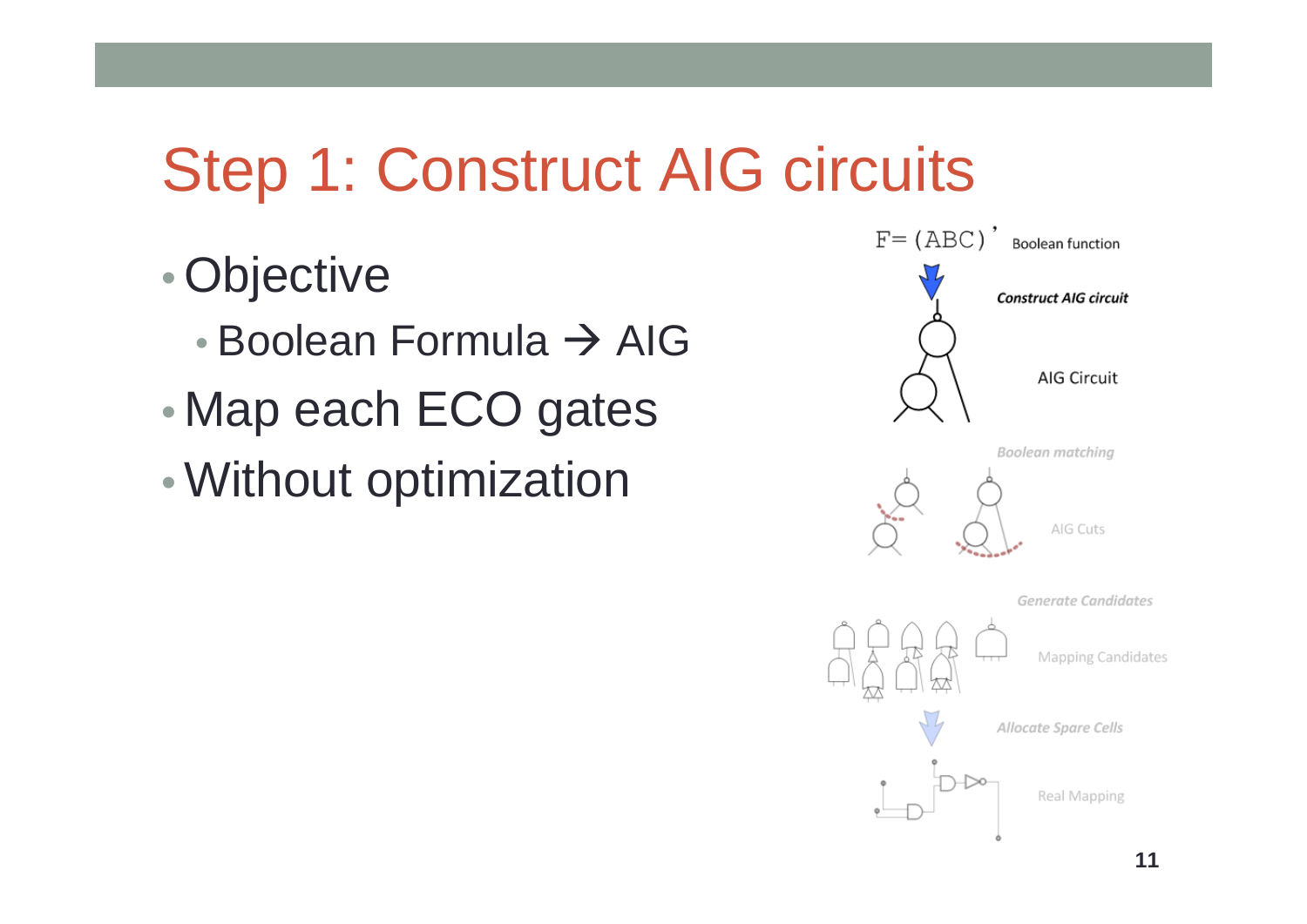#### Step 2: Boolean Matching

- $\bullet$  AIG  $\rightarrow$  Mapped Gates
- •Cut-based Boolean Matching
- Truth table
	- 5-feasible cuts
	- Most cells ≤ 5 inputs
- • Functionally Complete Gate
	- MUX NAND NOR

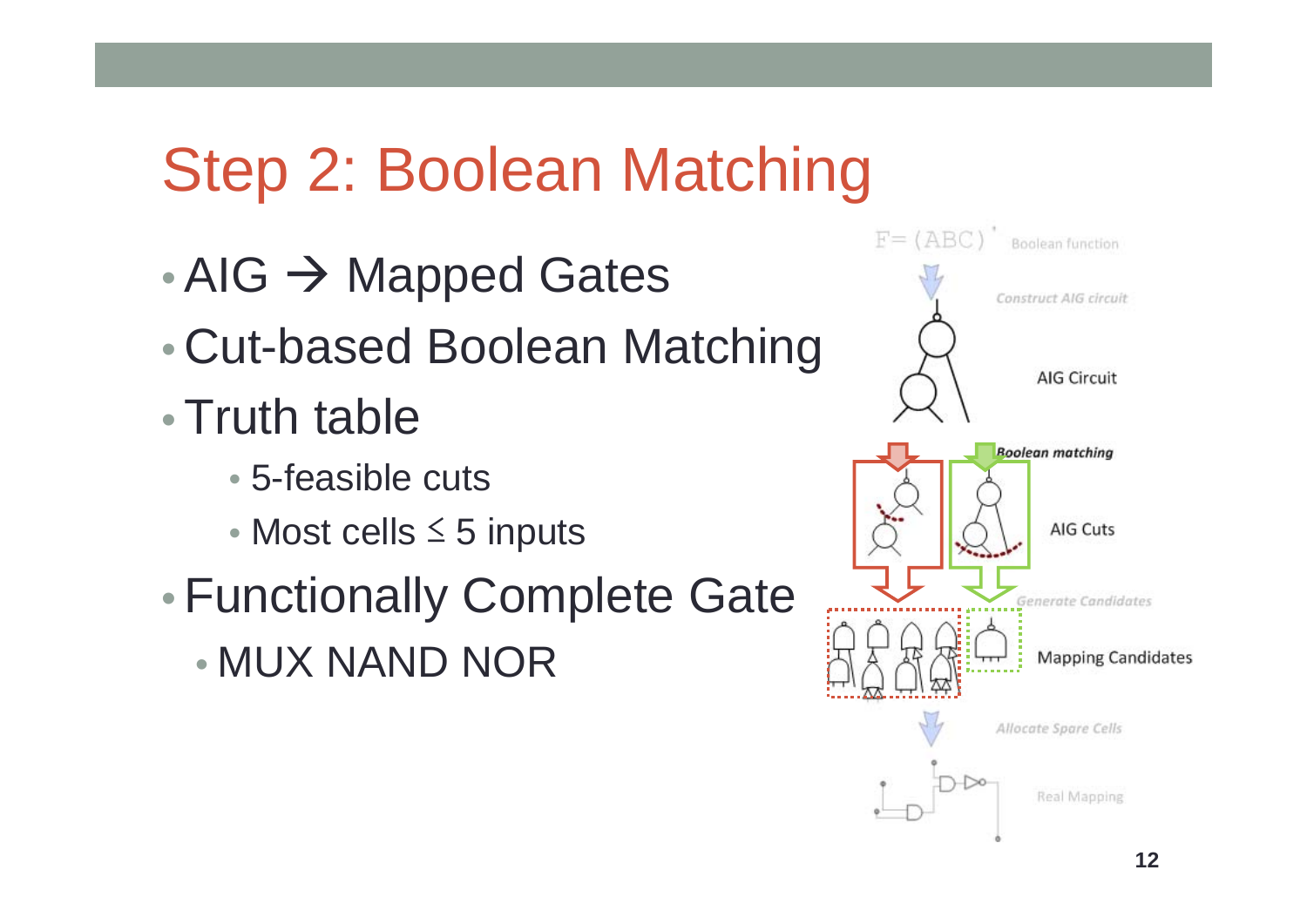### Step 3: Generate ECO candidates

- •Objective
	- AIG nodes  $\rightarrow$  Gates
- •ECO gates are small
	- Enumerate more than one mapping candidate



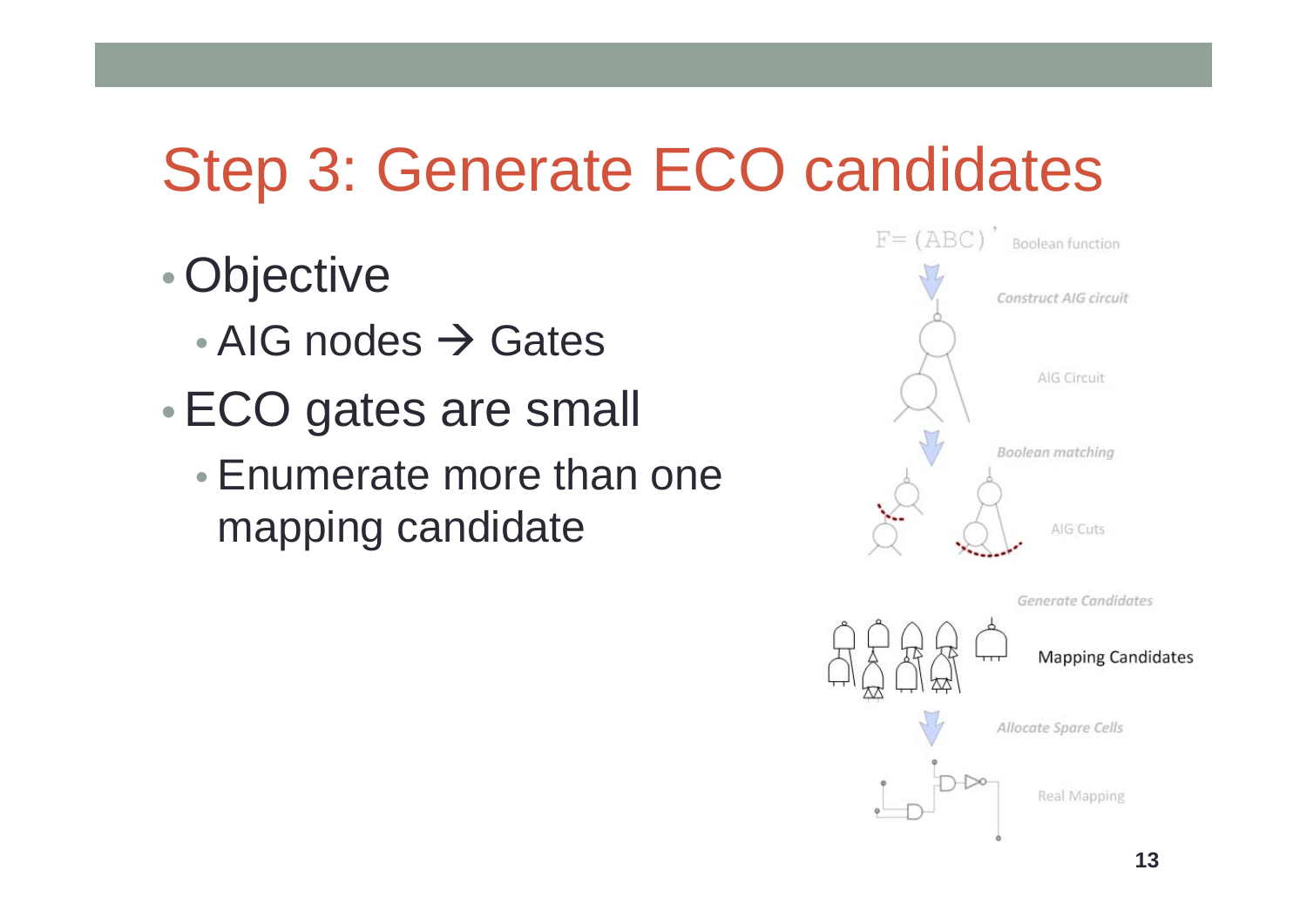#### How to enumerate all candidates?

Enumerate mapping solutions from PI toPO

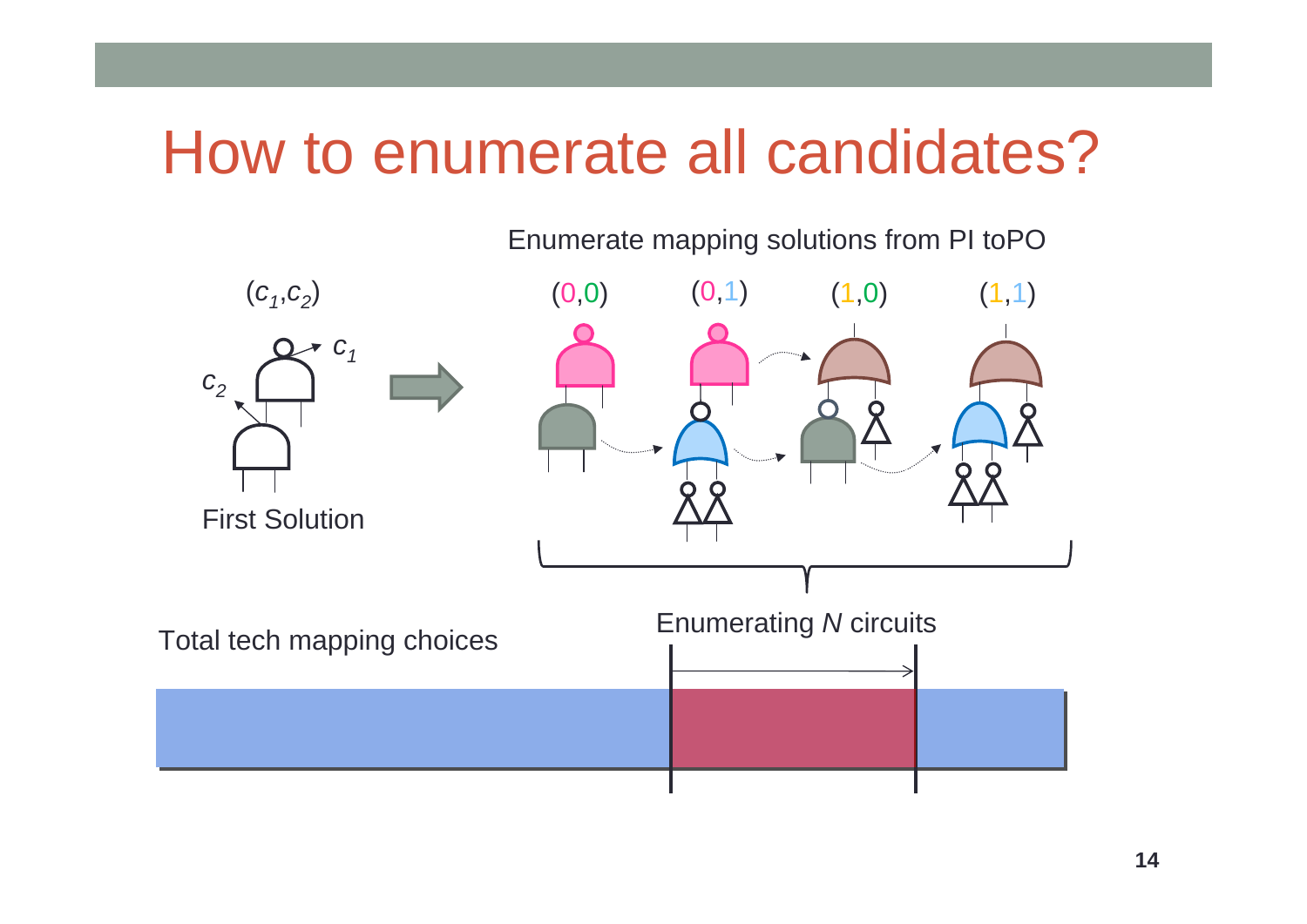#### How to enumerate all candidates?

Enumerate mapping solutions from PI toPO

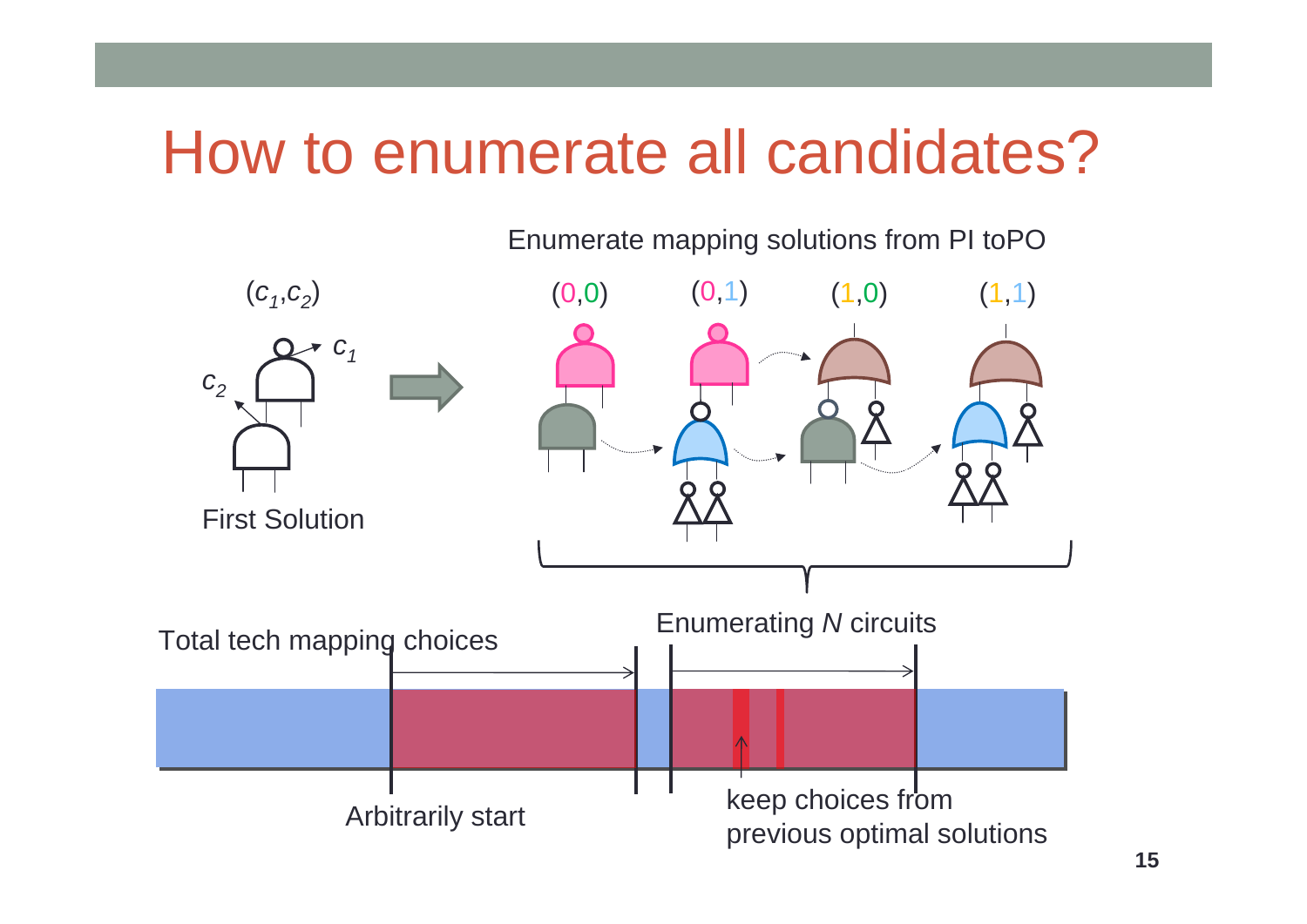#### Step 4: Allocate spare cells to ECO gates  $F = (ABC)$

- •Objective
	- Distribute spare cells

- Methods
	- •Greedy
	- Pseudo-Boolean

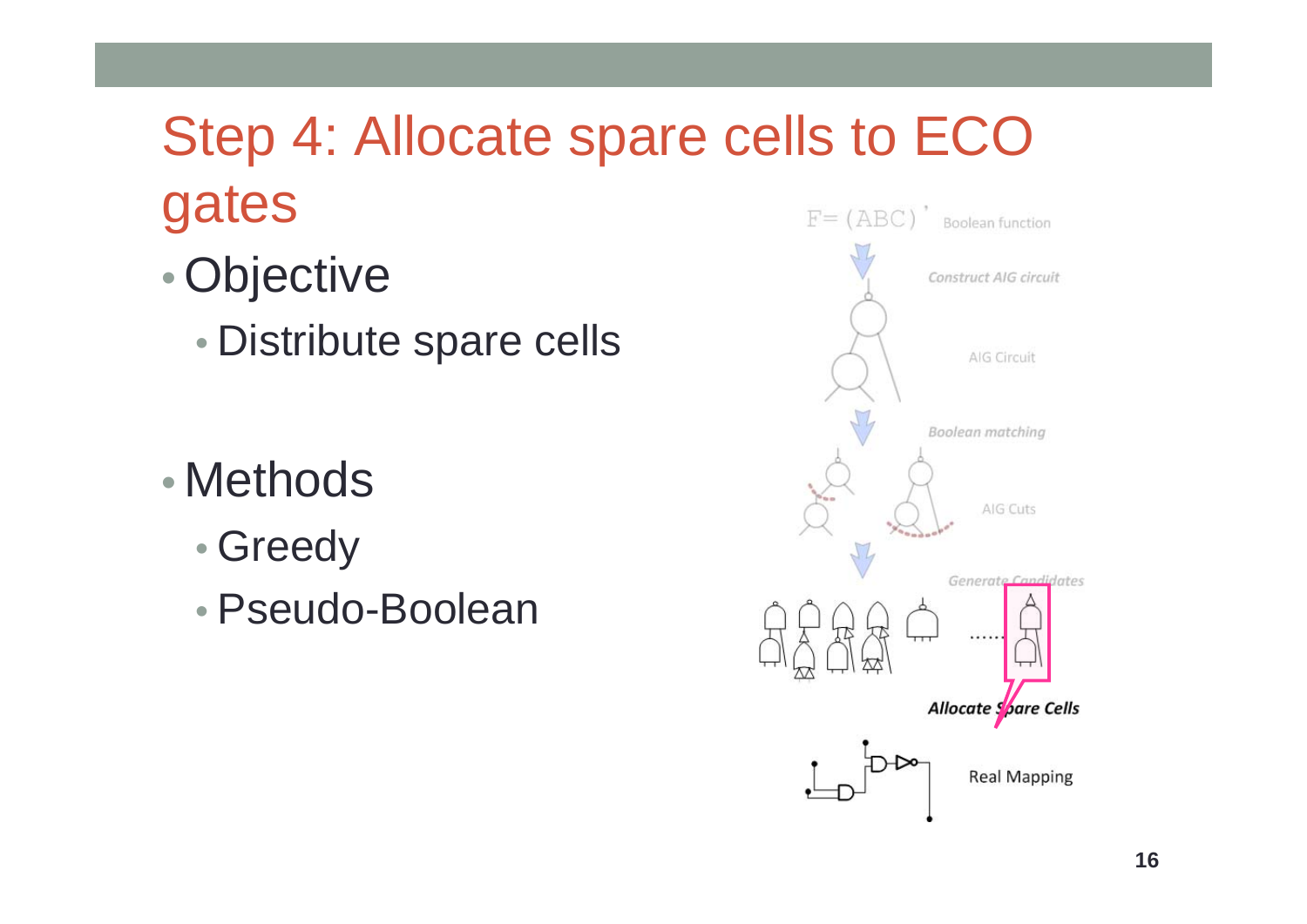#### Incremental Optimizer

- •Neighborhood Searching Algorithm
- Optimization Techniques
	- Alternating Inner Topology
	- •Swapping Cells
	- •• Integrating Constant Insertion
	- •Searching Better ECO Candidates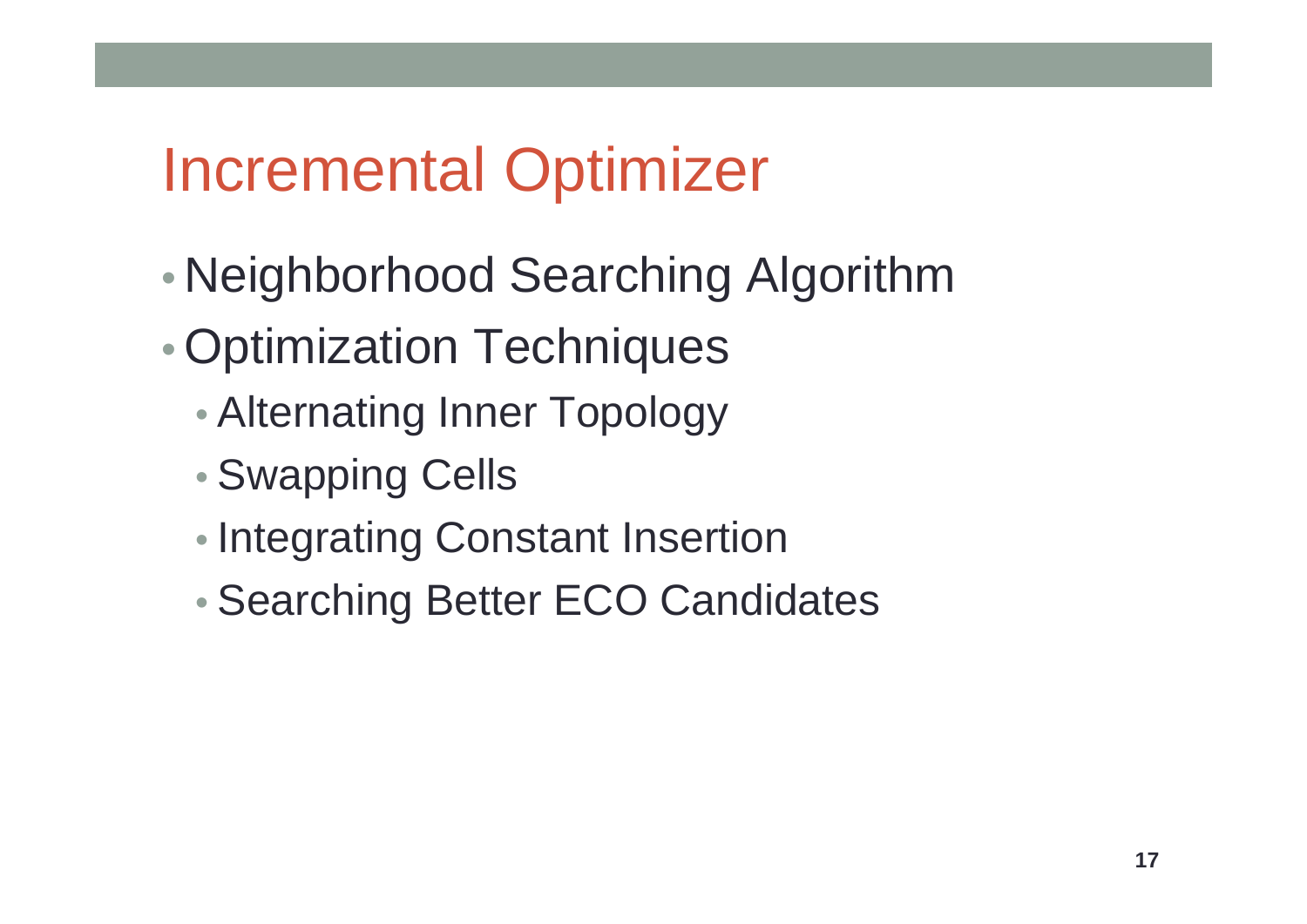#### Neighborhood Searching

- $\bullet$  Given a position
	- 1.Search for the corresponded cell on Kd-Tree
	- 2. Search for its nearby cells from spanning graph

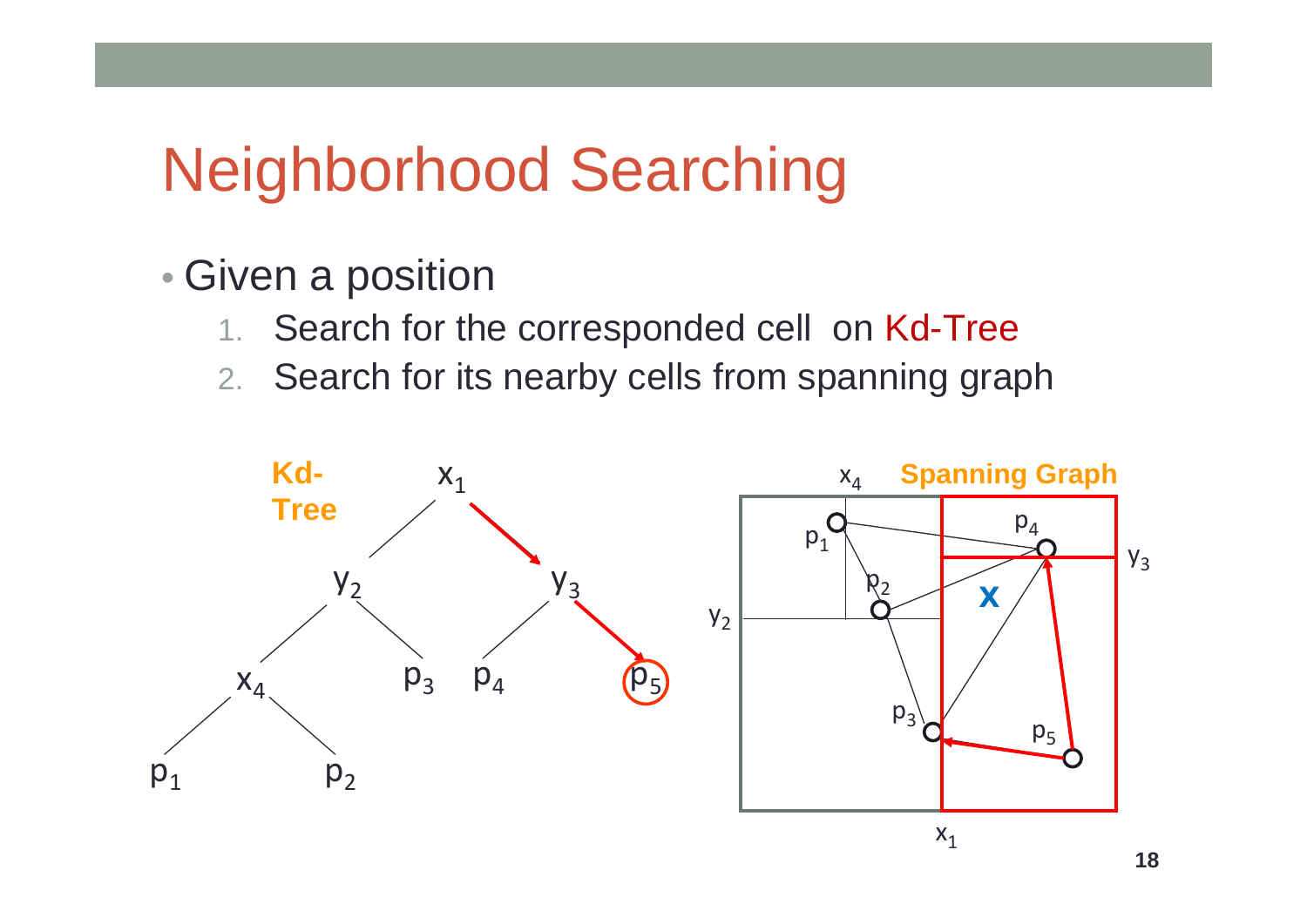### Alternating Inner Topology

• 3~6 inputs: Enumerate all possible combinations

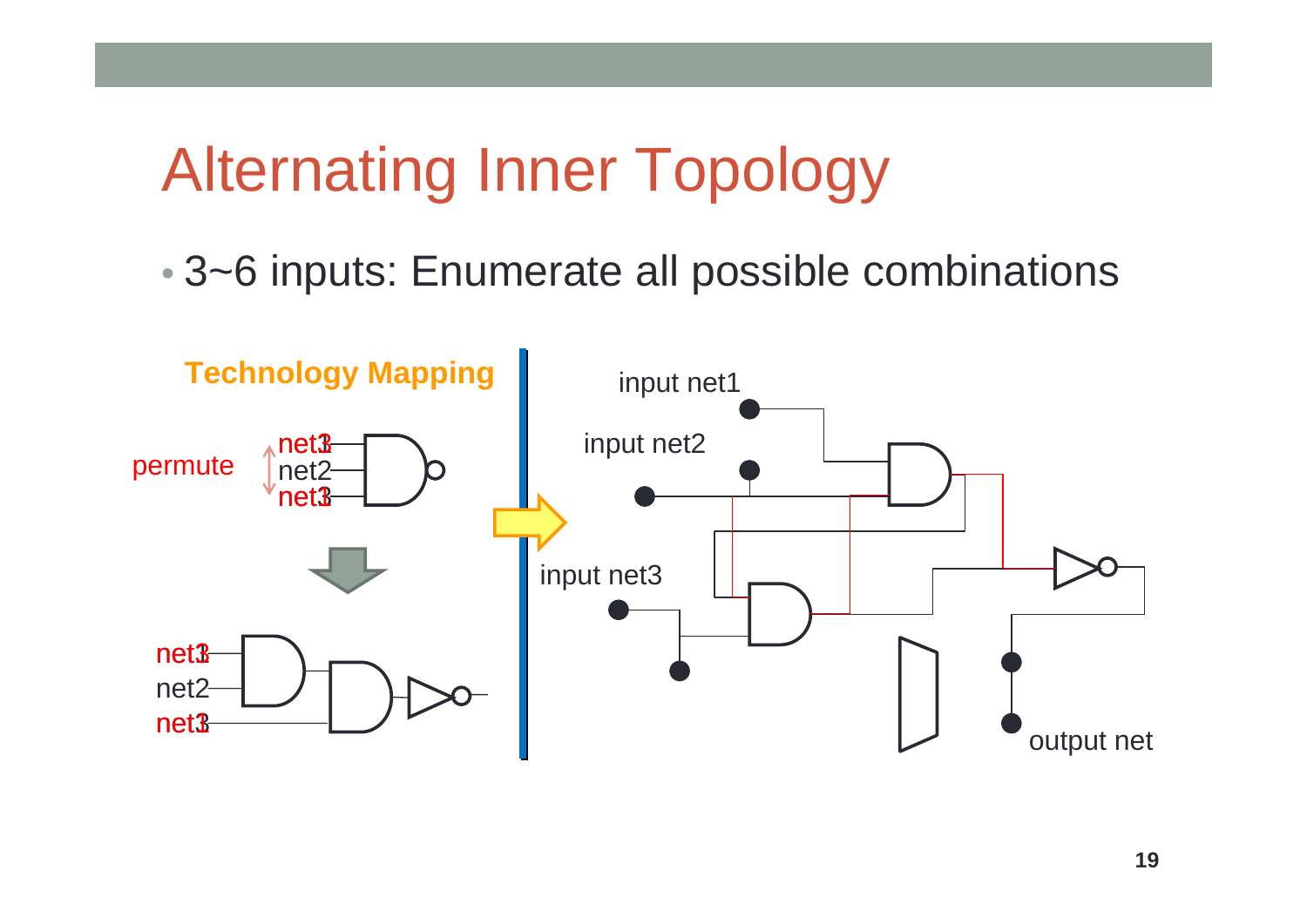#### Swap Cells

•Swap cells on spanning graph

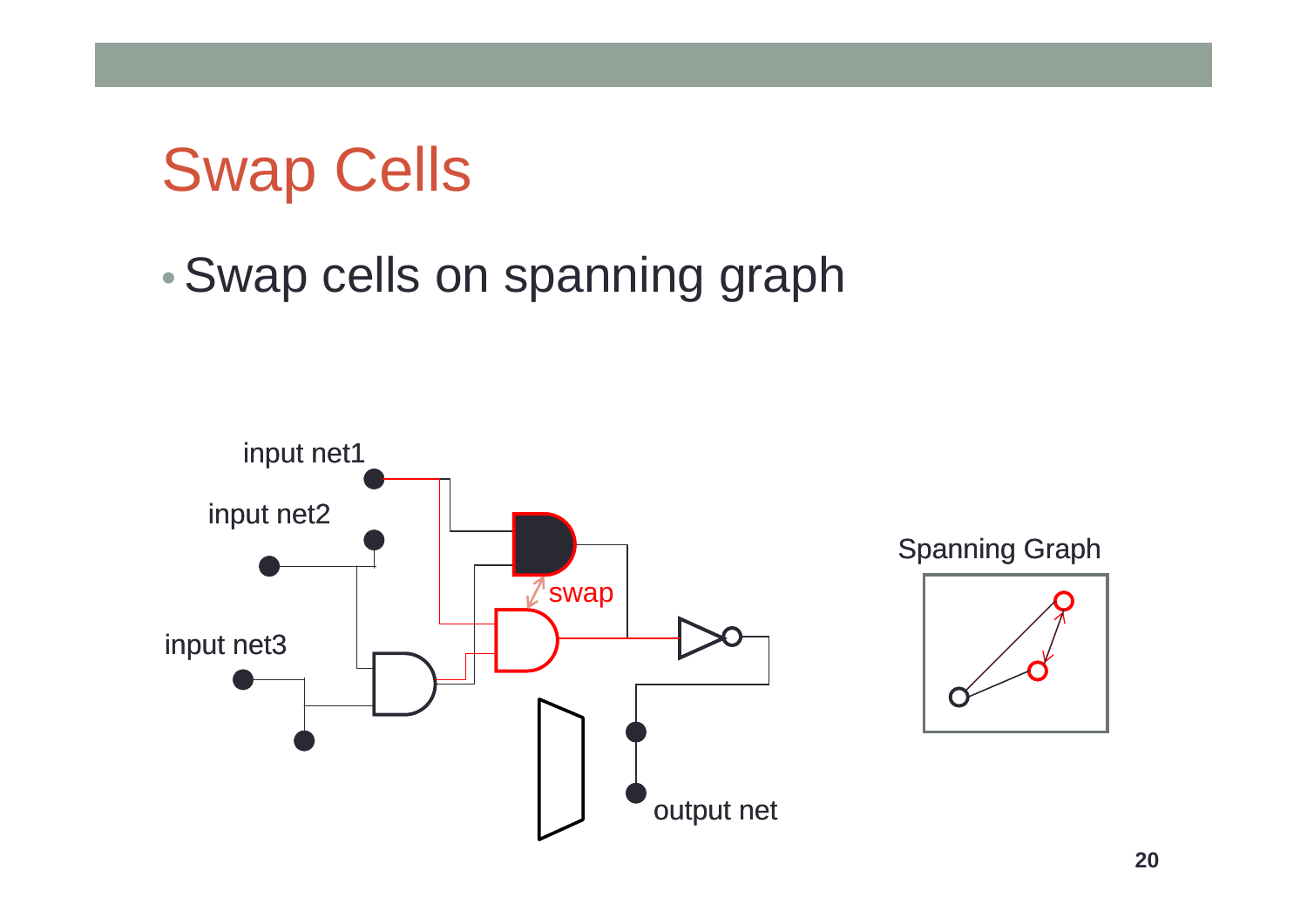#### Constant Insertion

 $\bullet$  Change gate types  $\bullet$  $\bullet$  NOR, NAND, MUX  $\;\rightarrow$  INV  ${\sf MUX}\,\rightarrow\,{\sf AND, \,OR}$ 

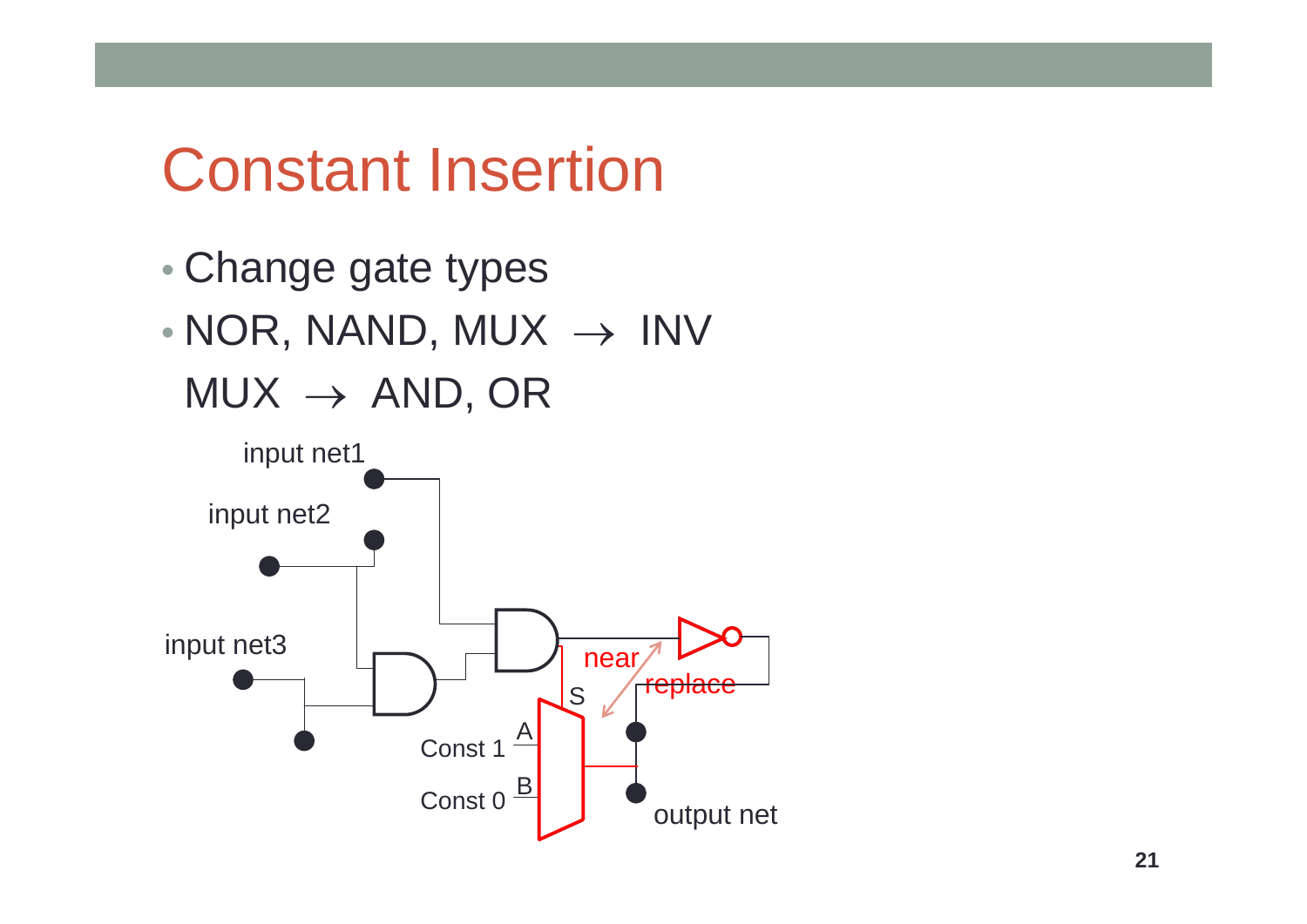## **Outline**

- •• Introduce to ECO problem
- Motivation
- Contribution
- Flow Chart of Our Methods
- • Main Algorithm
	- RSA Technology mapping Algorithm
	- Incremental Routing Optimization
- Experimental Results
- Conclusion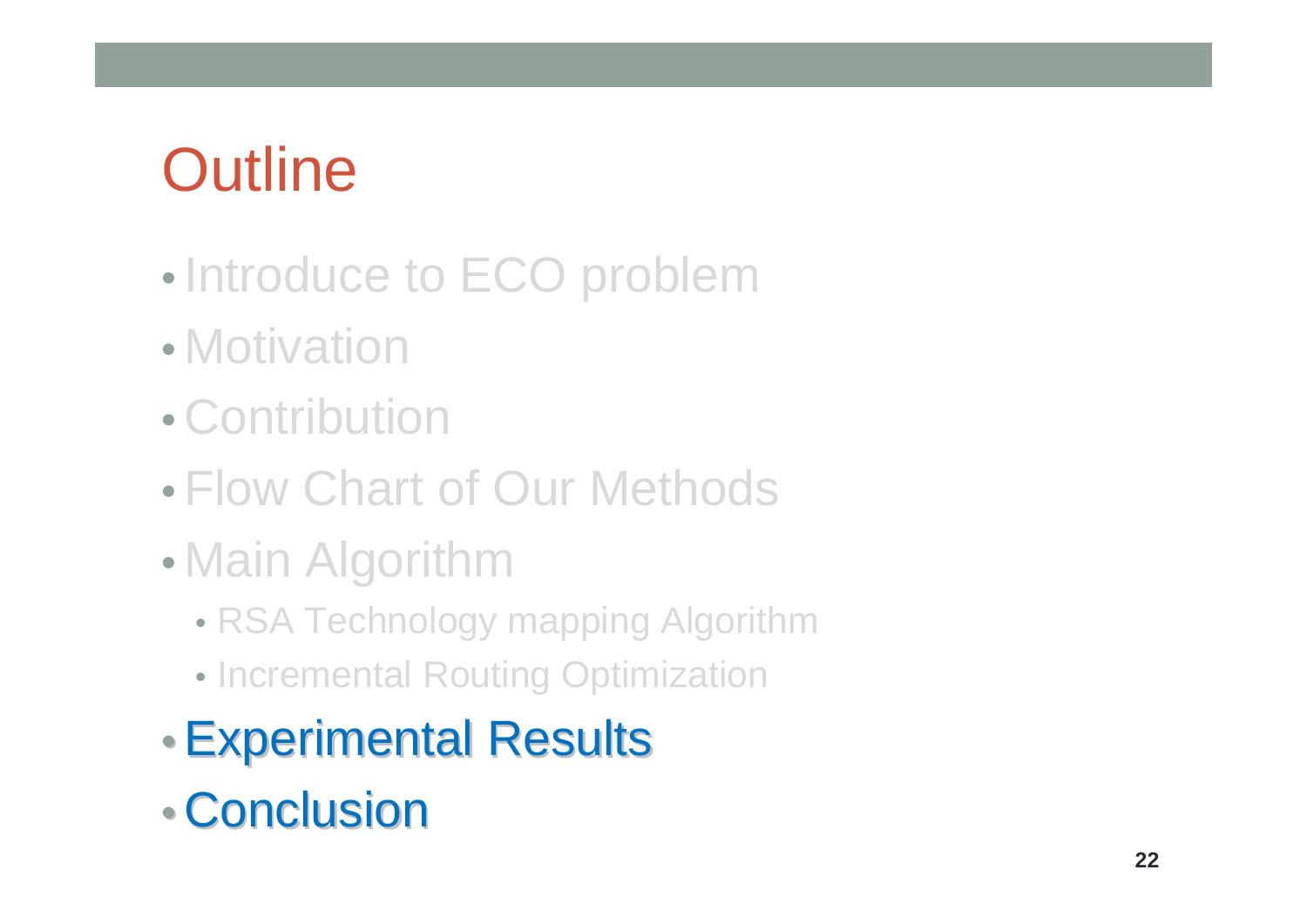#### **Testcases**

- 6 Industrial cases
- •Wire length: Half-Perimeter Bounding Box

|                        | <b>HPBB</b>          | #ECO           | <b>#spare</b> | #net   | $\#$ gate | #pin  | <b>Circuit</b>    |
|------------------------|----------------------|----------------|---------------|--------|-----------|-------|-------------------|
|                        | $4.05x10^{9}$        | 7 <sup>1</sup> | 350           | 28,705 | 28,591    | 483   | Test1             |
|                        | 4.14x10 <sup>9</sup> | 49             | 2,300         | 28,705 | 30,891    | 483   | Test <sub>2</sub> |
|                        | 4.14x10 <sup>9</sup> | 94             | 2,300         | 28,705 | 30,891    | 483   | Test <sub>3</sub> |
| <b>MUX+INV</b>         | 2.31x10 <sup>9</sup> | $\overline{3}$ | 40            | 181    | 198       | 33    | Test4             |
|                        | 1.29x10 <sup>9</sup> | $\overline{4}$ | 100           | 850    | 938       | 30    | Test <sub>5</sub> |
| NAND <sub>2</sub> only | $4.46x10^{9}$        | 63             | 2,419         | 76,413 | 73,586    | 3,354 | Test <sub>6</sub> |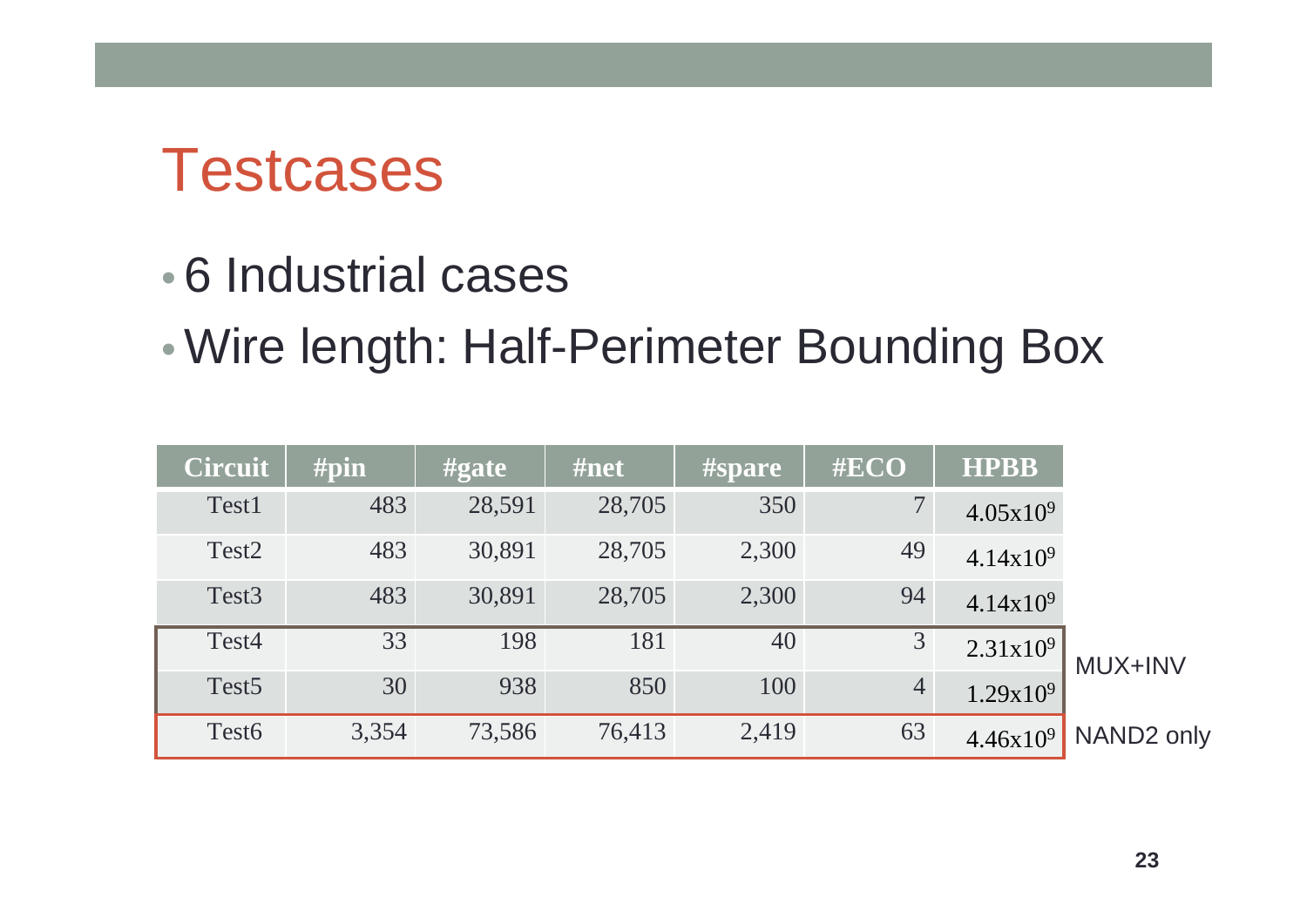#### •• 10% to 70% improvement

#### • 43% CPU time

| <b>Circuit</b>    | $ECOS$ [9]  |               |       | <b>Ours</b>        |        |             |
|-------------------|-------------|---------------|-------|--------------------|--------|-------------|
|                   | <b>HPBB</b> | <b>ECO-WL</b> | Tine  | <b>HPBB</b>        | ECO-WL | <b>Tine</b> |
| Test1             | 4.05e9      | 0.04%         | 1.71  | 4.05e9             | 0.04%  | 1.00        |
| Test <sub>2</sub> | 4.35e9      | $5.00\%$      | 87.39 | 4.31e9             | 4.03%  | 38.32       |
| Test <sub>3</sub> | 4.56e9      | 10.14%        | 61.04 | 4.51e9             | 8.98%  | 45.46       |
| Test4             | 2.32e6      | 0.56%         | 0.20  | 2.32e <sub>6</sub> | 0.56%  | 0.04        |
| Test <sub>5</sub> | 1.30e7      | 0.34%         | 0.24  | 1.30e7             | 0.34%  | 0.08        |
| Test <sub>6</sub> | 4.50e9      | 0.87%         | 36.16 | 4.47e9             | 0.23%  | 10.69       |
| Ratio             |             | $\mathbf 1$   | 1     |                    | 0.81   | 0.43        |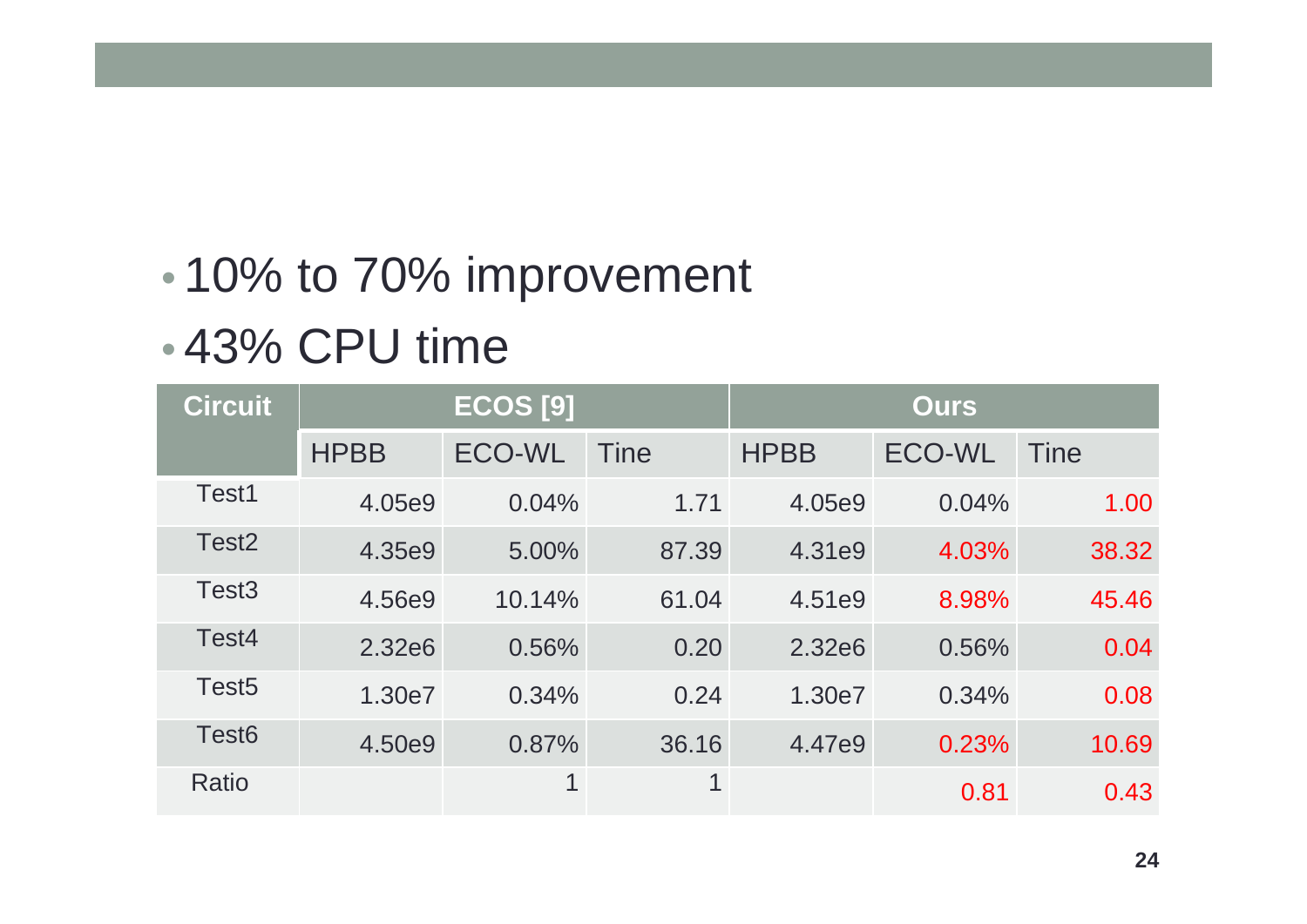#### When Spare Cells Are Sparse

- • Robustness study on Testcase 3.
	- •Sequential Circuits
	- Require remapping

#### •Spare Cells

- Basic Cell 1: INV + AND2 + OR2
- Basic Cell 2: Basic1 + NAND2 + NOR2 + MUX
- No Complex Cell: Basic2 + XOR
- Original Cell: NoComp. + AOI22 + MAO222 + FA1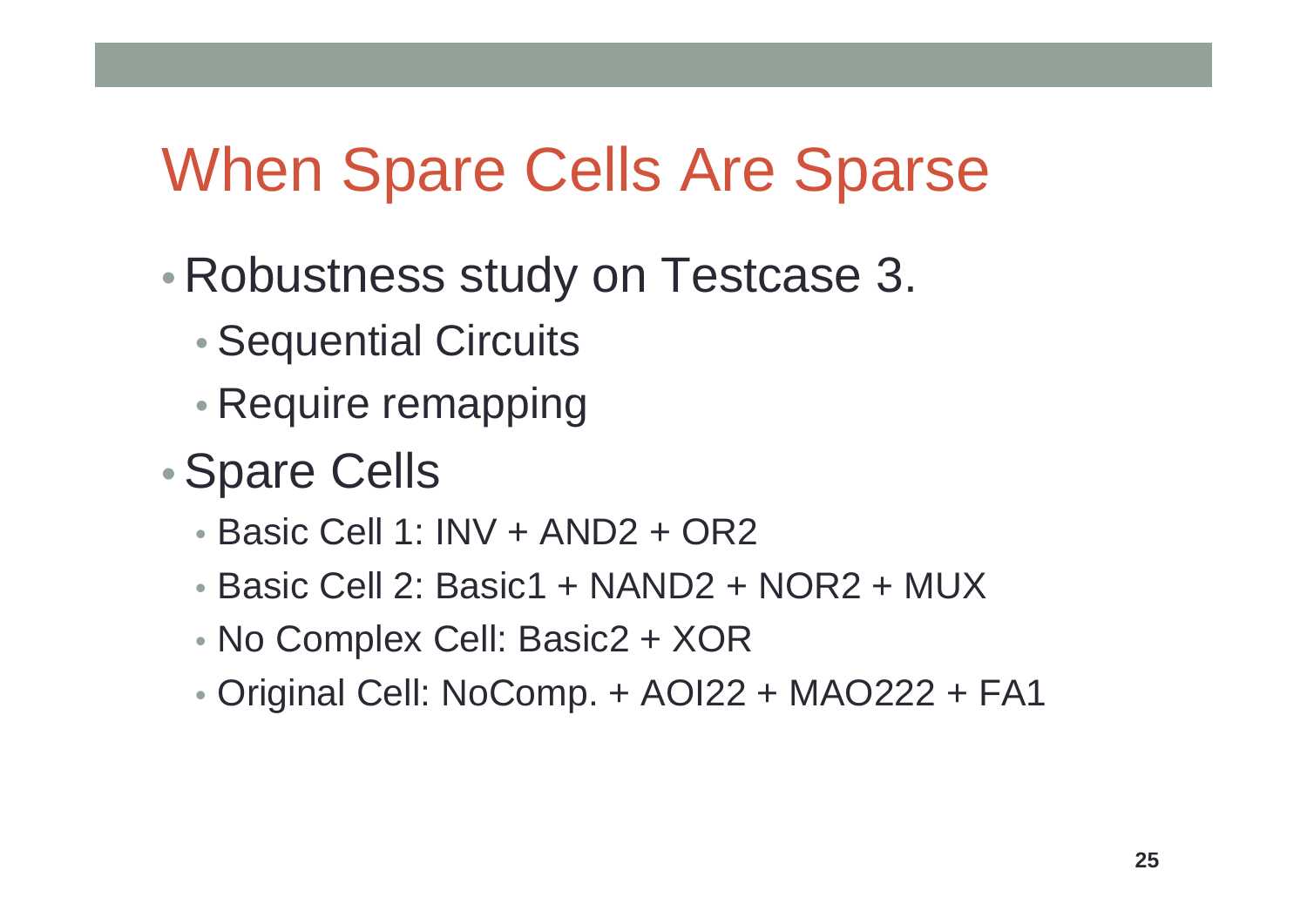# Wire Length

#### **Wire Length**

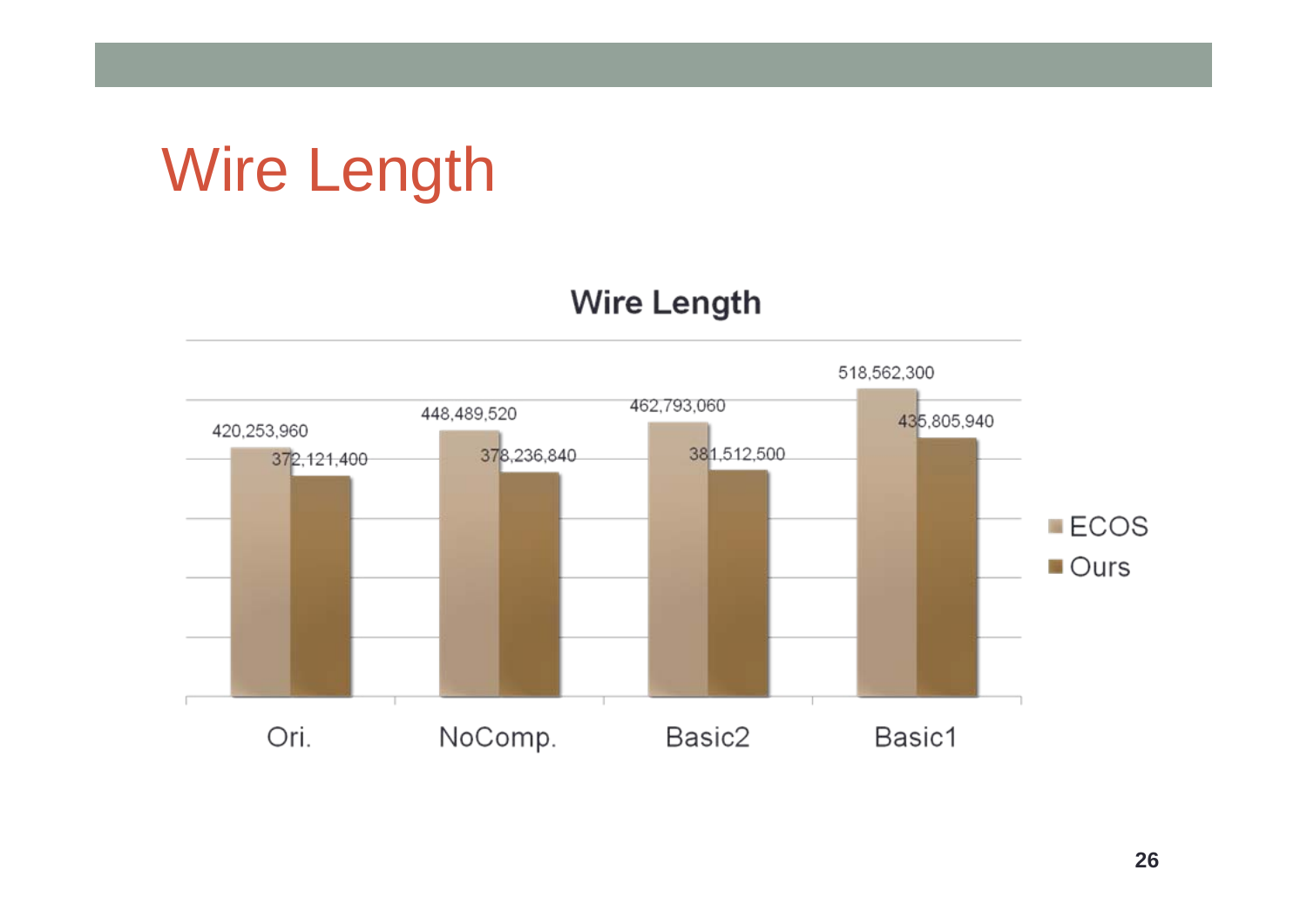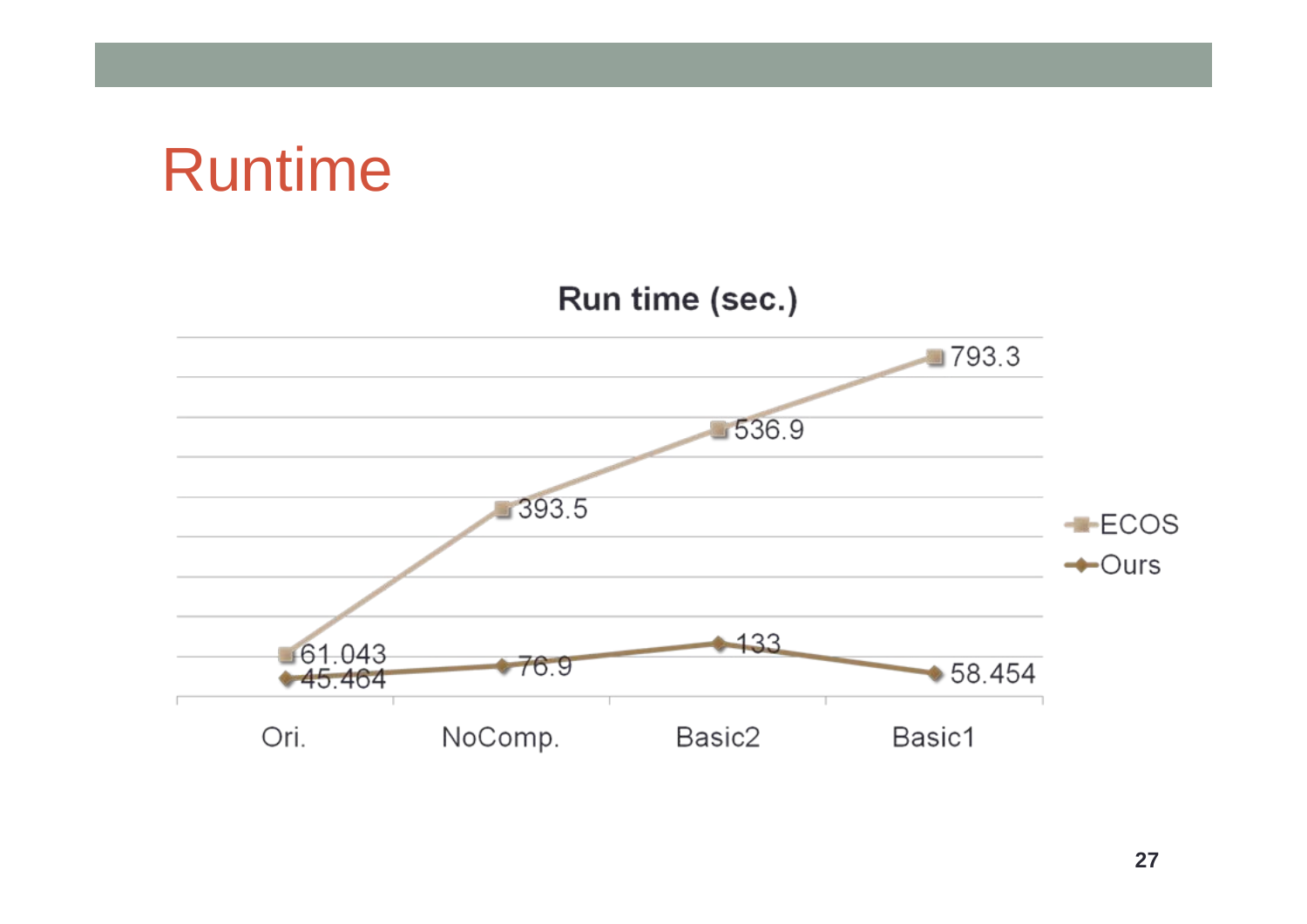#### **Conclusions**

- $\bullet$  Robust ECO engine
	- Map with spare cells.
	- Especially when spare cells sparse.
- Resource-constraint-Aware Tech. mapping
	- Fast & Robust
	- Incremental
	- Larger solution space
- $\bullet$ • Incremental Routing Optimizer
	- Fast
	- Good routing cost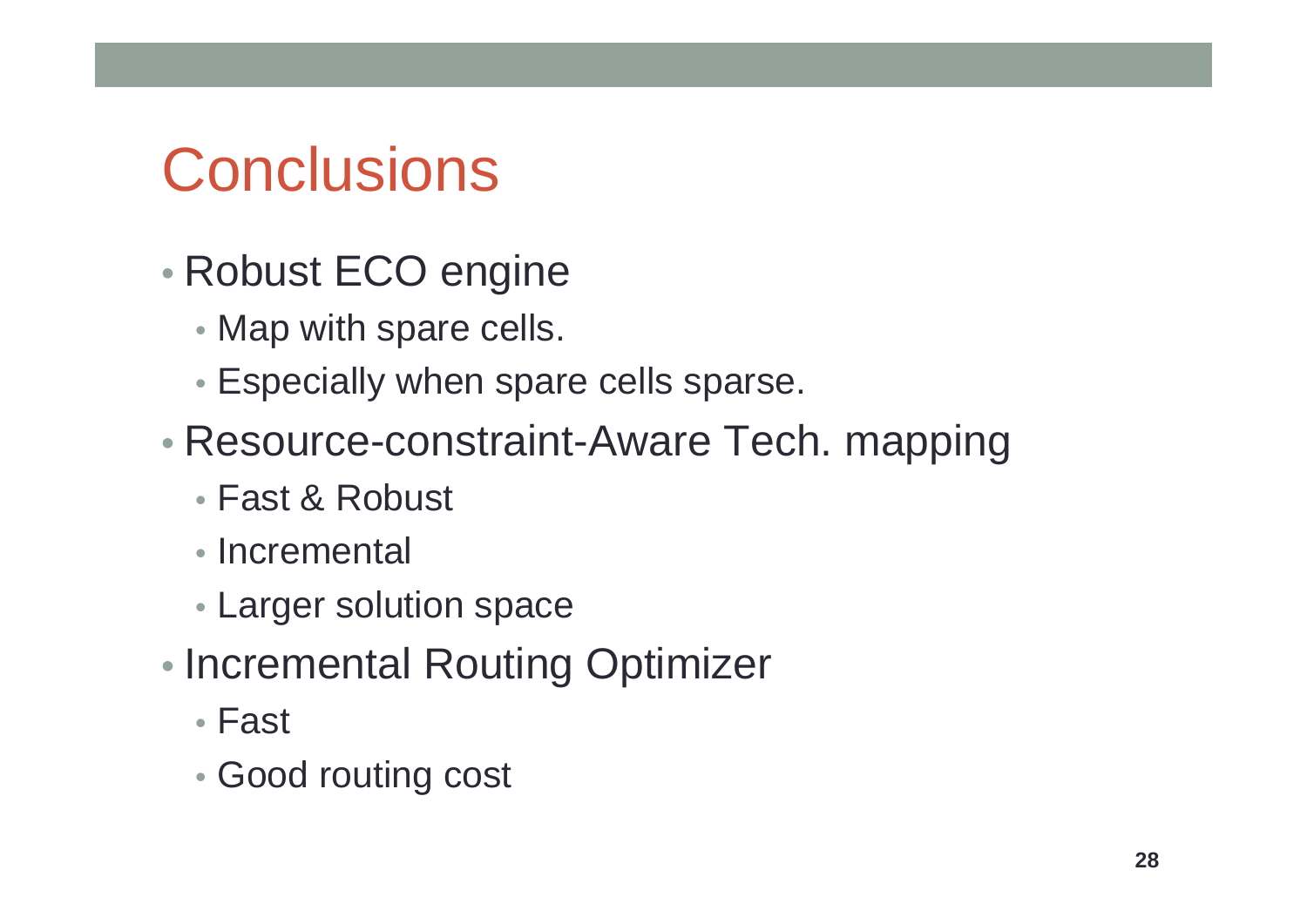#### Future works

- Permute original netlist
	- Enlarge mapping solutions
- • Use less Spare cells
	- Reduce design cost